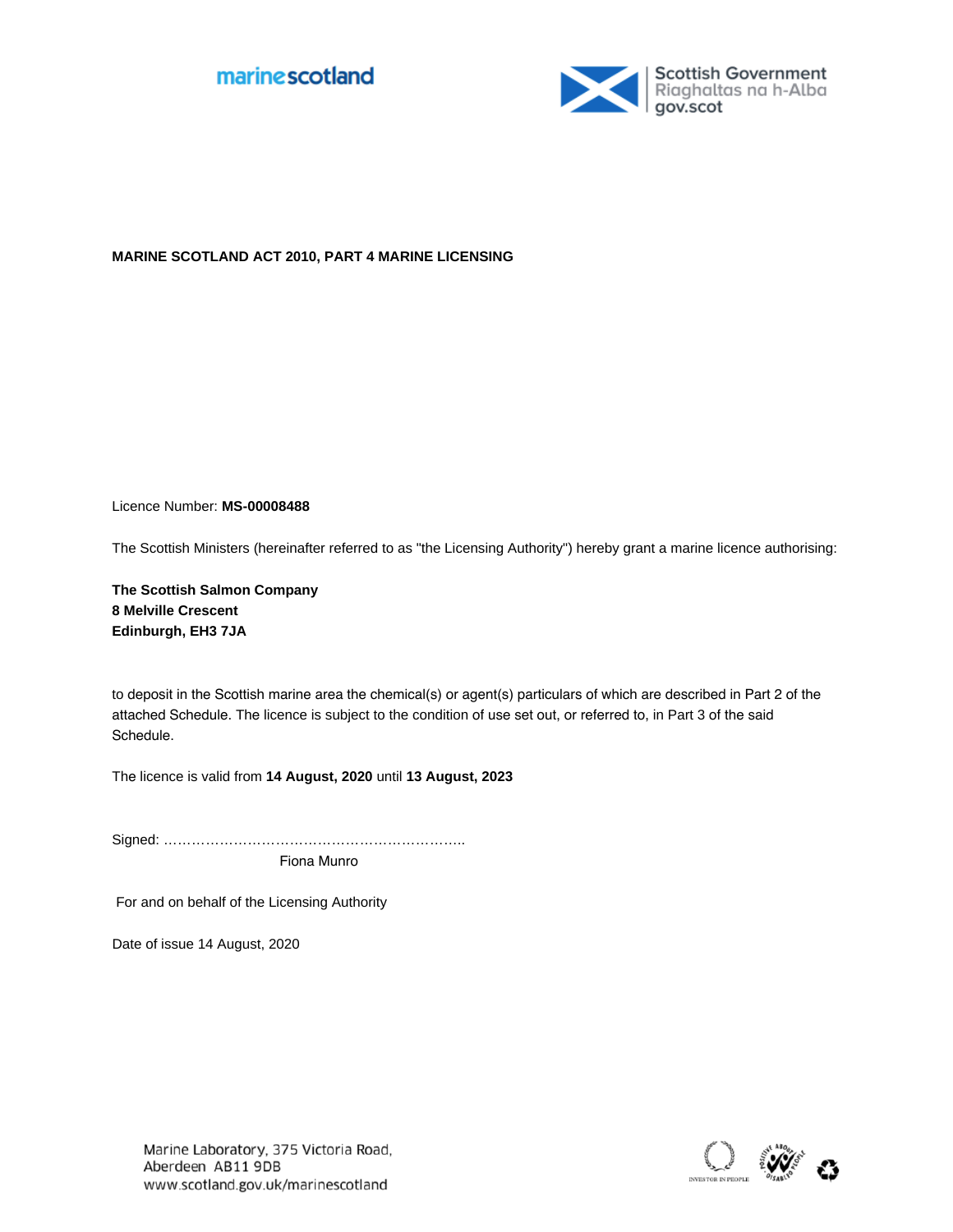# **1. PART 1 - GENERAL**

## **1.1 Interpretation**

In this licence, terms are as defined in Section 1, 64 and 157 of the Marine Scotland Act 2010, and,a) "the 2010 Act" means the Marine (Scotland) Act 2010;

a) **"the 2010 Act"** means the Marine (Scotland) Act 2010;

b) **"Licensed Activity"** means any activity or activities listed in section 21 of the 2010 Act which is, or are authorised under this licence;

c) **"Licensee"** means The Scottish Salmon Company

d) **"Mean high water springs"** means any are submerged at mean high water spring tide;

e) **"Commencement of the licensed activity"** means the date on which the first vessel arrives on the site to begin carrying on any activities in connection with the licensed activity;

d) **"Completion of the licensed activity"** means the date on which the licensed activity have been installed in full, or the licensed activity has been deemed complete by the Licensing Authority, whichever occurs first;

All geographical co-ordinates contained within this licence are in WGS84 format (latitude and longitude degrees and minutes to three decimal places) unless otherwise stated.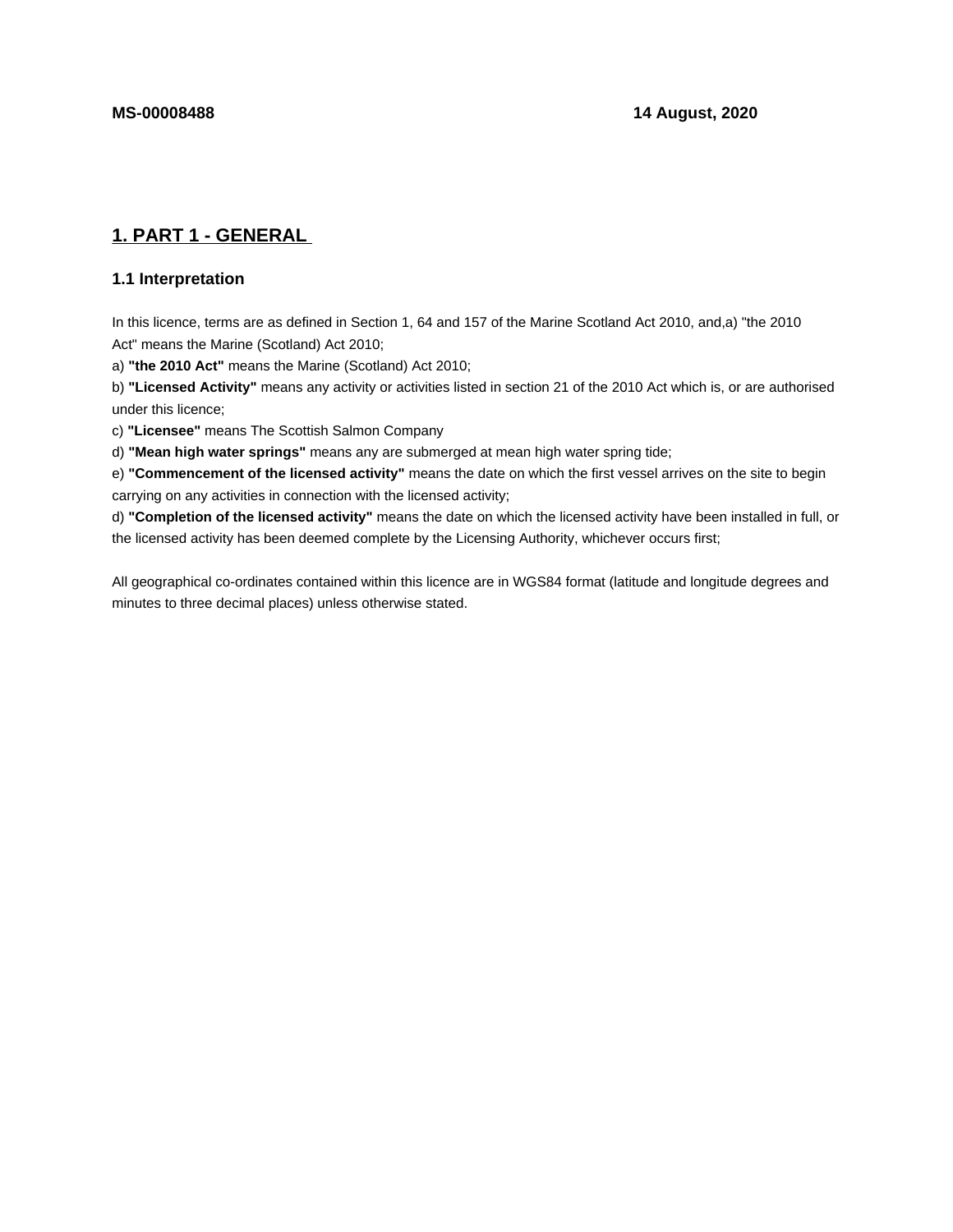## **1.2 Contacts**

All correspondence or communications relating to this licence should be addressed to:

Marine Scotland Licensing Operations Team Marine Laboratory 375 Victoria Road Aberdeen AB11 9DB Email: MS.Marinelicensing@gov.scot

#### **1.3 Other authorisations and consents**

The Licensee is deemed to have satisfied itself that there are no barriers or restrictions, legal or otherwise, to the carrying on of the Licensed Activities in connection with the licensed activity. The issuing of this licence does not absolve the Licensee from obtaining such other authorisations and consents, which may be required under statute.

#### **1.4 Variation, suspension, revocation and transfer**

Under section 30 (1) of the 2010 Act the Licensing Authority may by notice vary, suspend or revoke this licence granted by them if it appears to the Licensing Authority that there has been a breach of any of its provisions. For any such other reason that appears to be relevant to the Licensing Authority under section 30(2) or (3) of the 2010 Act. Under the 2010 Act variations, suspensions, revocations and transfers of licences are subject to the procedures set out in section 31 of the Act.

Under section 30 (7) of the 2010 Act, on an application made by a licensee, the Licensing Authority may vary a licence if satisfied that the variation being applied for is not material.

Under section 30 (8) of the 2010 Act, on an application made by the licensee, the Licensing Authority may transfer this licence from the Licensee to another person.

#### **1.5 Breach of requirement for, or conditions of, licence**

Under section 39 of the 2010 Act it is an offence to carry on a Licensable Marine Activity without a marine licence and it is also an offence to fail to comply with any condition of a marine licence.

#### **1.6 Defences: actions taken in an emergency**

Under section 40 of the 2010 Act it is a defence for a person charged with an offence under section 39(1) of the 2010 Act in relation to any activity to prove that –

the activity was carried out for the purpose of saving life, or for the purpose of securing the safety of a vessel, aircraft or marine structure ('force majeure'), and

that the person took steps within a reasonable time to inform the Licensing Authority as set out in section 40(2) of the 2010 Act.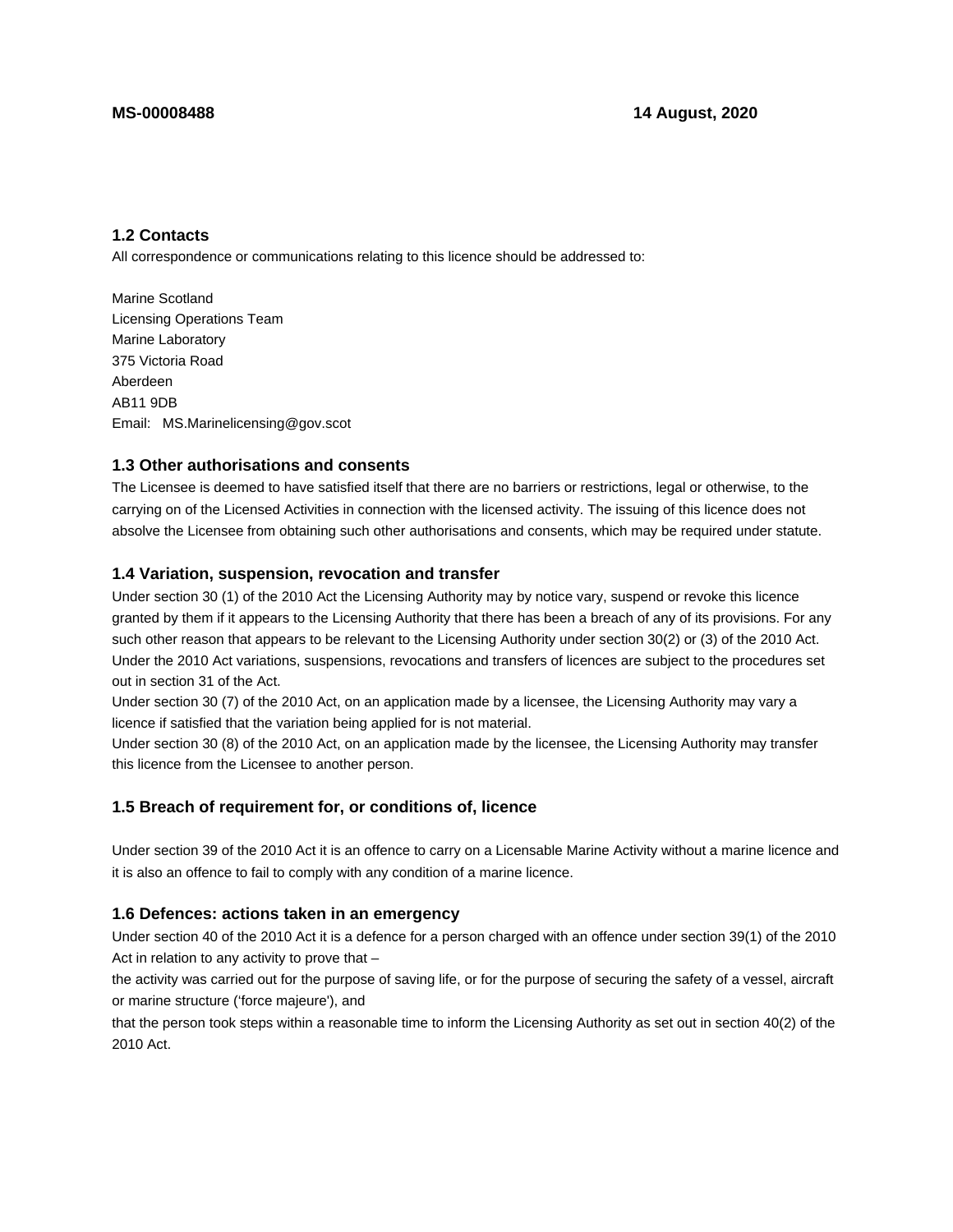## **1.7 Offences relating to information**

Under section 42 of the 2010 Act it is an offence for a person to make a statement which is false or misleading in a material way, knowing the statement to be false or misleading or being reckless as to whether the statement is false or misleading, or to intentionally fail to disclose any material information for the purpose of procuring the issue, variation or transfer of a marine licence or for the purpose of complying with, or purporting to comply with, any obligation imposed by either Part 4 of the 2010 Act or the provisions of this licence.

## **1.8 Appeals**

Under Regulation 3(1) of the Marine Licensing Appeals (Scotland) Regulations 2011 a person who has applied for a marine licence may by summary application appeal to against a decision taken by the Licensing Authority under section 71(1)(b) or (c) or (5) of the Act.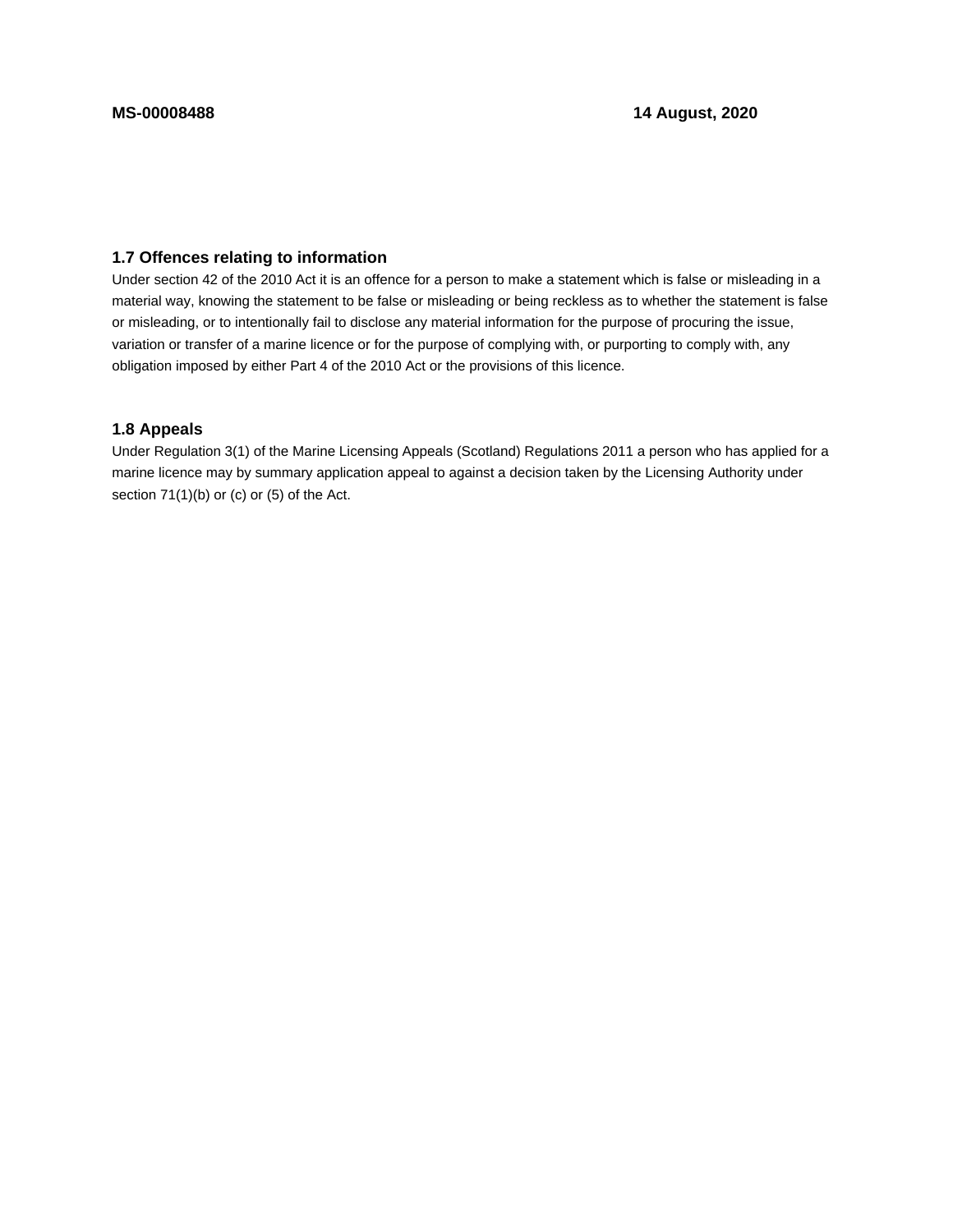## **2. PART 2 – PARTICULARS**

## **2.1 Agent**

The Scottish Salmon Company 8 Melville Crescent Edinburgh, EH3 7JA

## **2.2 Location of the Licensed Activity**

Greanamul, Isle of Benbecula, at a point alongside any cage at the fish farm located by the coordinates:

57°24.974' N 007°11.469' W

## **2.3 Description of the Licensed Activity**

To deposit in the Scottish marine area chemical(s) or agent(s) from wellboats.

As described in application dated 24 April, 2020

## **2.4 Descriptions of the Deposit**

This licence authorises the deposit required in connection with the licensed activity, subject to the maximum amounts as specified below:

SUBSTANCES OR OBJECTS TO BE DEPOSITED

Excis (1% w/v cypermethrin – cis 40 : trans 60)

ALPHA MAX or AMX (1% deltamethrin)

Salmosan or Salmosan Vet or Azasure (50% w/w azamethiphos)

Hydrogen peroxide

## **2.5 Quantity for deposit within the period of validity of the licence:**

As described in Condition 3.3.6., Condition 3.3.7., Condition 3.3.8. and Condition 3.3.9 in Part 3 of the licence.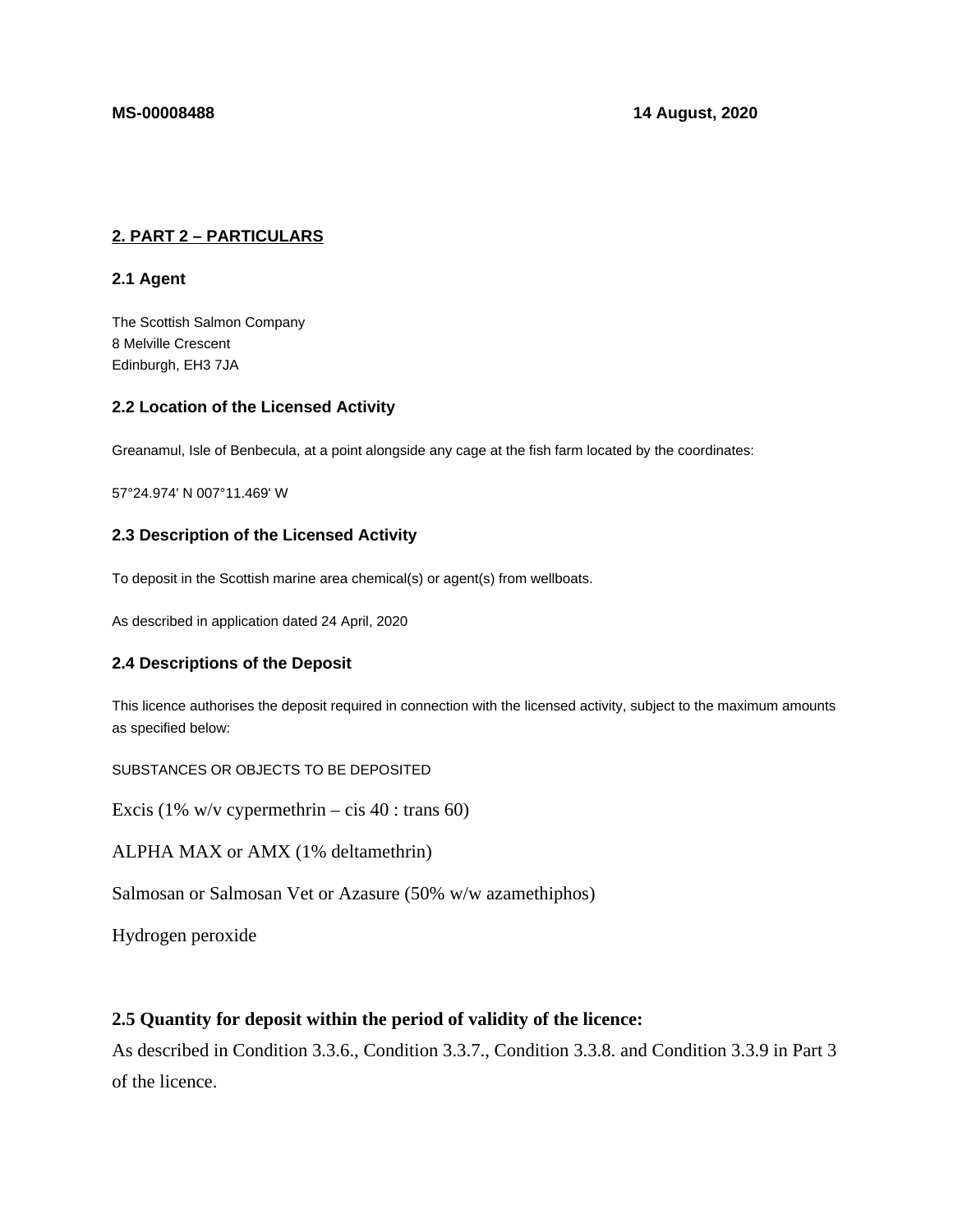## **2.6 Name(s) of the vessle(s) to be employed to undertake the deposit activity:**

See Annex One of this licence to deposit for a list of authorised vessels.

The agent or licensee must notify the licensing authority immediately if a vessel not listed on annex one of the licence is to be used for the deposit of chemical(s) or agent(s). The information required by the licensing authority regarding the additional vessel(s) will be the same as the information already provided for the vessels on the existing licence. Deposit operations using any additional vessel(s) may only commence if a revised annex one, including details of the additional vessel(s), is issued by the licensing authority.

#### **2.7 Name and address of the person(s) depositing the chemical(s) or agent(s):**

The licensee will deposit the chemical(s) or agent(s)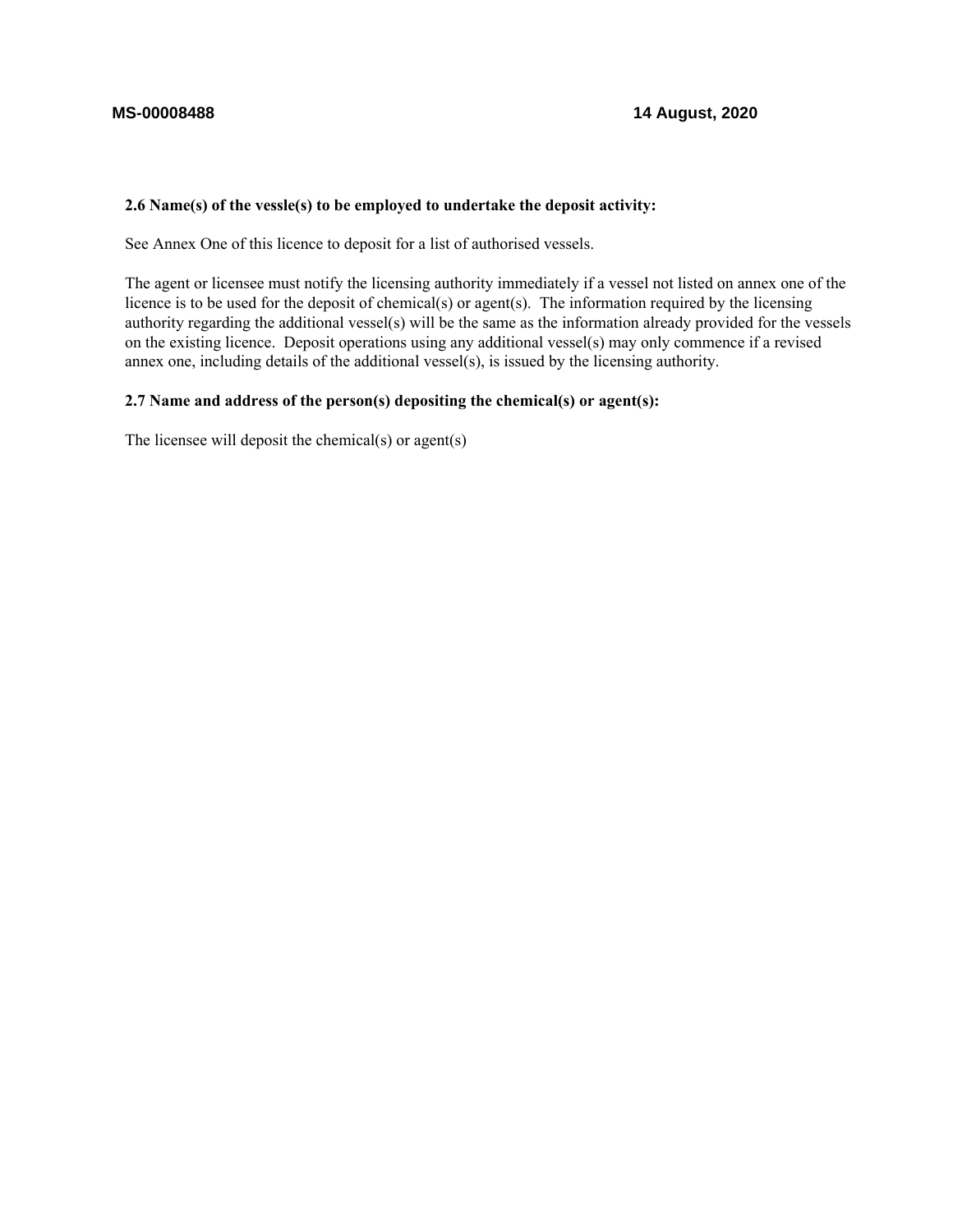# **3. PART 3 – CONDITIONS**

#### **3.1 General Conditions**

3.1.1. The treatment of fish must be carried out in such a way as to minimise the deposit of chemical(s) or agent(s).

3.1.2. "Force majeure" may apply when, due to stress of weather or any other cause, it is necessary to deposit the chemical(s) or agent(s) at a location other than that specified in Part 2 of the Schedule because the safety of human life, or a vessel or vehicle, is threatened. If chemical(s) or agent(s) are deposited in an unauthorised area, full details of the circumstances must be immediately notified to the licensing authority (see also notes appended to the Schedule).

3.1.3. Under the authority of this licence, the deposit of chemical(s) or agent(s) is only permitted if the location described in Part 2, section 2.2 of the Schedule is an operational and stocked fish farm. Furthermore, the said deposit is only permitted in respect of the treatment of fish being reared at the fish farm site at the location described in Part 2, section 2.2 of the Schedule, at the time of deposit.

3.1.4. Only those persons acting on behalf of, and authorised by, the agent or the licensee shall undertake the deposit activities.

## **3.2 Prior to the commencement of the Licensed Activity**

3.2.1. The licensee must notify the licensing authority, at least two working days in advance of starting the licensed activity, with the date and time of commencement of all activities undertaken under the authority of this licence and the product name and quantity of chemical(s) or agent(s) intended for deposit. Details of chemical(s) or agent(s) deposited must also be recorded and reported in accordance with Condition 3.3.5 of the licence.

3.2.2. The licensee must provide the Master(s) of the vessel(s) employed to undertake the deposit activities with a copy of the licence. The licensee must also ensure that copies of the licence and all other relevant documents, including the treatment procedures (dated 25 October 2016, 02 November 2016 and 05 April 2019) are available for inspection by any authorised Enforcement Officer at:

a) the premises of the licensee; and

b) on board the vessel(s) employed to undertake the deposit activities.

#### **3.3 During the Licensed Activity**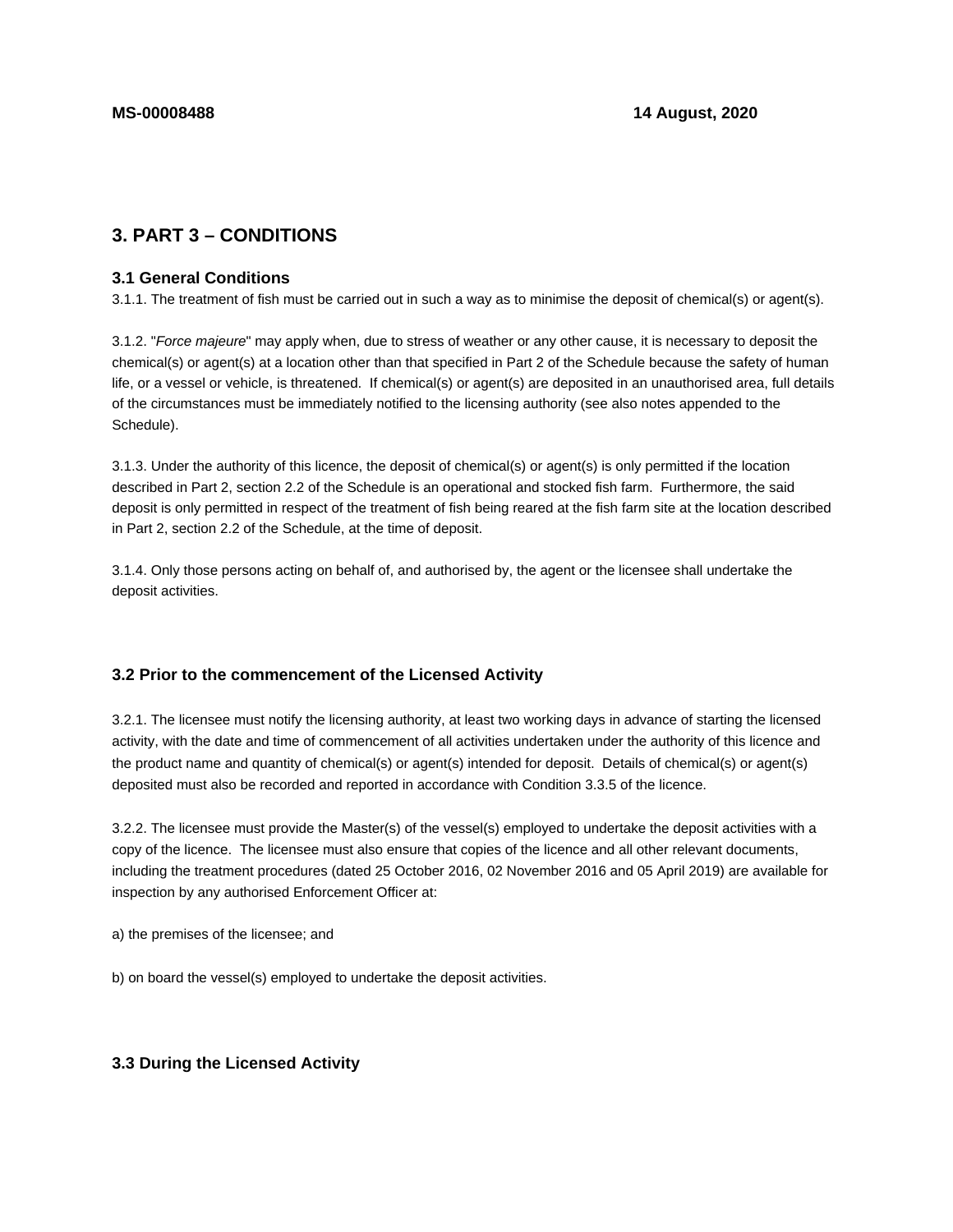3.3.1. The licensee must ensure that no dead fish are deposited to the water environment at any time. Any dead fish must be disposed of above the Mean High Water Springs in an appropriate manner.

3.3.2. The licensee must ensure that deposits will only be carried out in accordance with the Treatment Procedures (dated 25 October 2016, 02 November 2016 and 05 April 2019) ) as provided with the application. Marine Scotland - Licensing Operations Team ("MS-LOT") must be informed if alterations are made to the treatment procedure. Copies of the treatment procedure must be kept with copies of the licence.

3.3.3. Only those chemical(s) or agent(s) described in Part 2, section 2.4 of the Schedule (the authorised deposits) shall be deposited under authority of the licence and all associated tank/hopper washings must be deposited at the location specified in Part 2, section 2.2 of the Schedule.

3.3.4. The method of deposit must be:

Pumped discharge via pipe/hatches from Wellboat at a depth of surface to 2 metres below sea surface.

3.3.5. The licensee must ensure that a log of operations is maintained and kept on board the deposit vessel(s) throughout each deposit activity, and be available for inspection by an authorised Enforcement Officer. The logs must be retained for a period of six calendar months following expiry of the licence.

For each deposit activity, the following information must be recorded:

a) the name of the vessel;

b) the name of the product and its active ingredient;

c) the quantity (volume) of the product scheduled for deposit;

d) the date, time and position of each deposit activity;

e) the weather, including wind strength and direction, sea and tidal state throughout each deposit activity;

f) the rate of discharge during each deposit activity, if appropriate, and the duration of each deposit activity if the rate of discharge is not constant, the maximum and mean rates of discharge must be indicated);

g) report on each deposit activity, including details of any problems; and an explanation for any delays; and

h) the signature of the Master at the foot of each page of each record.

The above information can be entered on the deposit vessel log of operation form. The licensee must provide to MS-LOT at three monthly intervals or on request from MS-LOT, a copy of all or any part of the records specified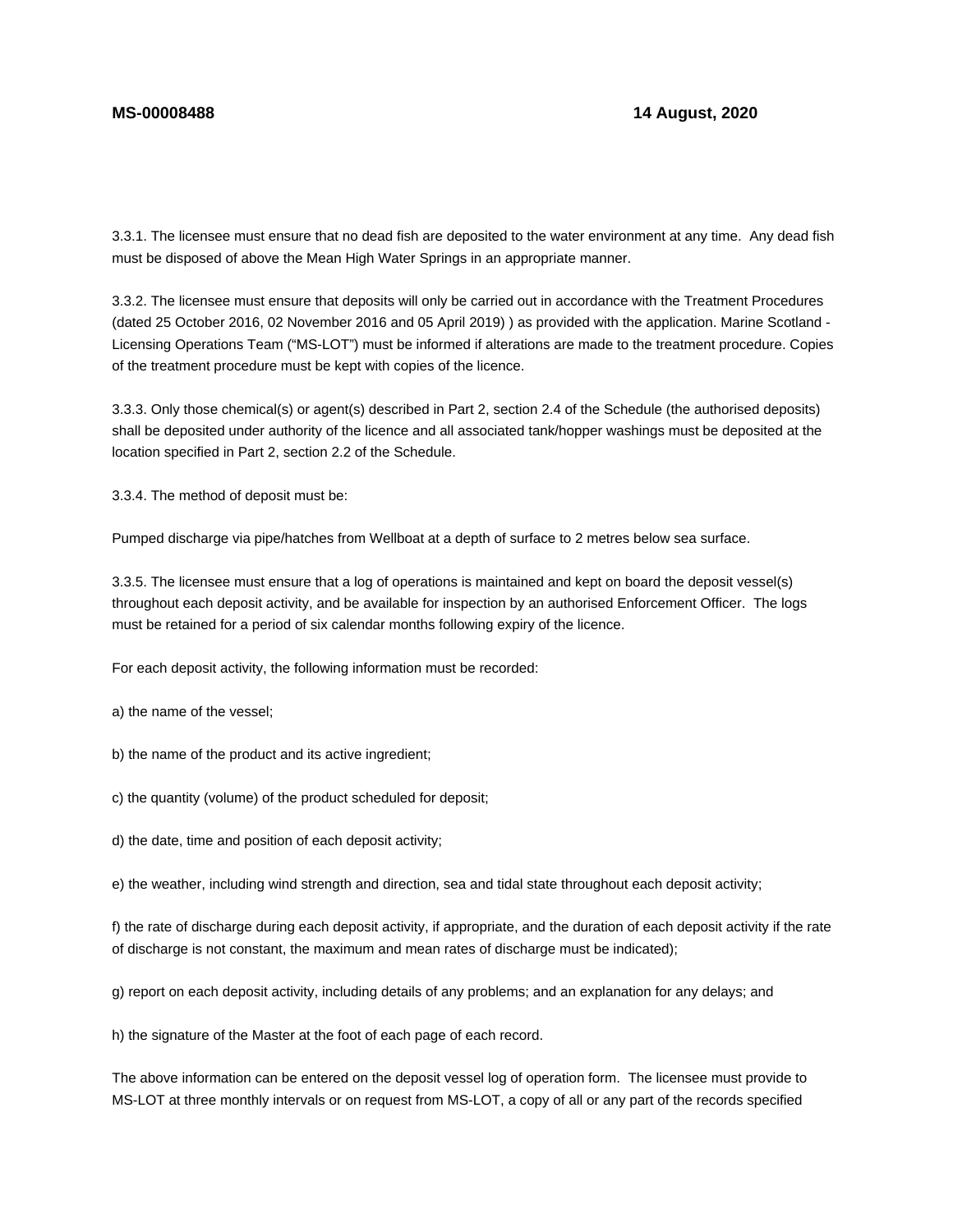above.

3.3.6. The licensee must ensure that:

a) subject to condition 3.3.6. b), the total quantity of cypermethrin as contained in the trade product Excis, deposited in any consecutive 3 hour period beginning at the time of the first release of Excis as part of any specific treatment, must not exceed 58.2 grams (this is equivalent to 5,819.59 millilitres of Excis).

b) Cypermethrin, as contained in the trade product Excis, must not be deposited if cypermethrin or deltamethrin, formulated as AMXTM 10mg/ml concentrate solution for fish treatment or as ALPHA MAXTM marketed by Pharmaq AS, has been deposited at the site, from any source, in the previous 3 hours.

3.3.7. The licensee must ensure that:

a) subject to condition 3.3.7. b), the total quantity of azamethiphos, as contained in the trade product Salmosan or Salmosan Vet or Azasure, deposited in any consecutive 3 hour period beginning at the time of the first release of Salmosan or Salmosan Vet or Azasure as part of any specific treatment, must not exceed 321.49 grams (this is equivalent to 642.98 grams of Salmosan or Salmosan Vet or Azasure). The licensee must also ensure that the total quantity of azamethiphos, deposited in any consecutive 24 hour period beginning at the time of the first release of Salmon or Salmosan Vet or Azasure as part of any specific treatment, must not exceed 596.83 grams (this is equivalent to 1193.66 grams of Salmosan or Salmosan Vet or Azasure).

b) Azamethiphos, as contained in the trade product Salmosan or Salmosan Vet or Azasure must not be deposited from a vessel simultaneously to any deposit of azamethiphos at the premises.

3.3.8. The licensee must ensure that:

a) subject to condition 3.3.8. b), the total quantity of deltamethrin, formulated as AMX 10mg/ml concentrate solution for fish treatment or as ALPHA MAX marketed by Pharmaq AS, deposited in any consecutive 3 hour period beginning at the time of the first release of deltamethrin, formulated as AMX 10 mg/ml concentrate solution for fish treatment or as ALPHA MAX marketed by Pharmaq AS, as part of any specific treatment must not exceed 21.82 grams (this is equivalent to 2,182.35 millilitres of AMX or ALPHA MAX).

b) Deltamethrin, formulated as AMX 10mg/ml concentrate solution for fish treatment or as ALPHA MAX marketed by Pharmaq AS, must not be deposited if cypermethrin or deltamethrin, as contained in the trade product Excis, has been deposited at the site, from any source, in the previous 3 hours.

3.3.9. Hydrogen peroxide may be deposited at any time provided its actual use is recorded and reported in accordance with Part 3, section 3.3.5. of this licence.

3.3.10. In the event of the licensee becoming aware of any changes to the information on which the issue of the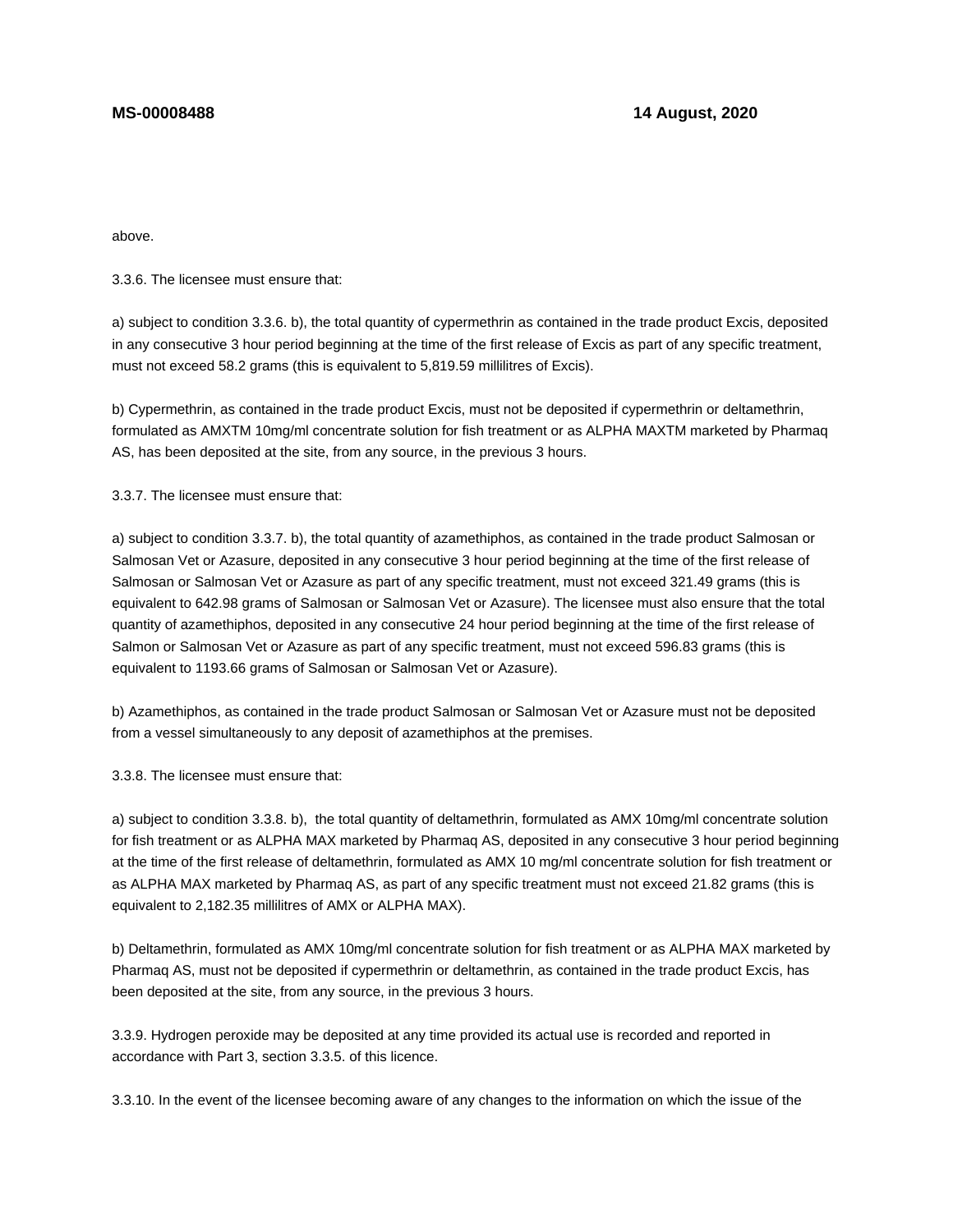licence was based, the licensing authority must be immediately notified of the details.

3.3.11. The licensee must ensure that where any of the chemical(s) or agent(s) listed in Condition 3.3.6., 3.3.7. and 3.3.8. are also authorised for deposit to the water environment following bath treatment at the fish holding cages at the site described in 2.2.2 under an authorisation granted by Scottish Environment Protection Agency then the quantity of that chemical or agent deposited over the time period specified in the relevant condition by the method specified in Condition 3.3.4 and from the cages over the same time period must not exceed the total quantity specified in the relevant condition.

3.3.12. The licensee must ensure that the chemical(s) or agent(s) listed above must only be deposited following treatment of fish within the vessel(s) listed in Part 2, section 2.3.

## **3.4 Upon Completion of the Licensed Activity**

3.4.1. If a new licence is required, the licensee must make an application at least fourteen weeks before the expiry date of this licence. This licence shall not continue in force after **the expiry date of 13 August 2023**.